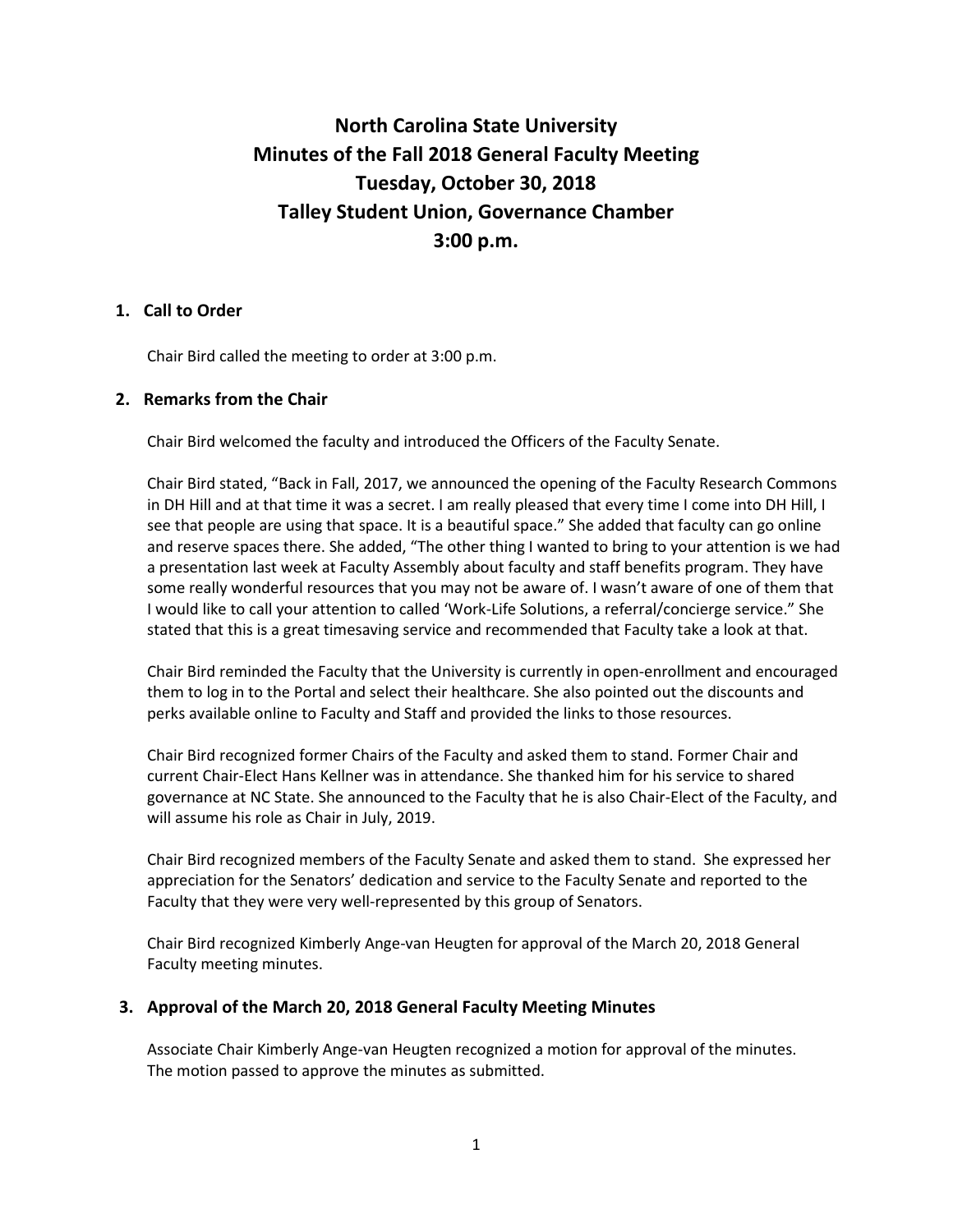# **4. Remarks and Discussion** – *Randy Woodson, Chancellor*

Chancellor Woodson thanked the faculty for their attendance and reported that this week was a very eventful week in the University system. He stated that he is pleased with the topic of this meeting, student well-being. "Increasingly, on all of our campuses, we are seeing the emergence of a lot of student health issues associated with mental health and the need for counseling." He added that NC State is highly regarded for the work of our counseling center. "The Provost and Mike Mullen have made a priority of investing in these operations to ensure that our students have the resources that they need to be successful." Chancellor Woodson pointed out that this is not only in the space of mental health, but in diet and nutrition and health and exercise. "We have many great programs here; award-winning programs. The work that Rave! catering and others do in our dining facilities have really gotten a lot of attention around the country for providing students with healthy choices and educating them on what those all mean. The same is true for our recreation facilities."

Chancellor Woodson added that as faculty, often we are confronted with issues and situations in which we are not the professionals. "We don't often know what to do, or how to help a student and how to manage a certain situation. I hope today you get a lot of opportunities to get some clarity there for your own perspective as a classroom instructor, and you see some opportunities to educate yourself but also where you can go within the University when you're confronted with the challenge that you feel like you need help on."

Chancellor Woodson stated that he would be around after the meeting to answer any questions the faculty might have in regard to the recent changes in the University system. "I can tell you that the Board is, at least in the conversations that I have been having with Board members, I know that they are thinking in ways about the kind of leadership that we need in the system that will not be out of left field or right field or any field that you might imagine, but they are really talking about people who are steeped in academic experience and can help us get beyond this."

### **Remarks and Discussion** – *Warwick Arden, Executive Vice Chancellor and Provost*

Provost Arden brought greetings to the faculty and thanked them for their attendance. He reported that we have a record number of students on campus. "As you know, we had a record number of applicants for our first-time freshman pool this year – almost 30,000 applicants. We admitted approximately 4,900, which is a record." He added that this group has an extraordinarily strong academic profile; they average 1320 SAT and a 4.59 weighted high school GPA. "This is very strong and well-prepared class." He stated that this class is also the largest percentage of females in history, at 49% and is increasingly diverse.

Provost Arden reported that the University has focused on trying to include students from all over the state of North Carolina, and stated that it is rewarding to see that 28% of the freshmen are from tier one and tier two counties, which remains very important to us. He added, "We also will admit a record number of transfers. We had a record number of transfer applications, 4,600,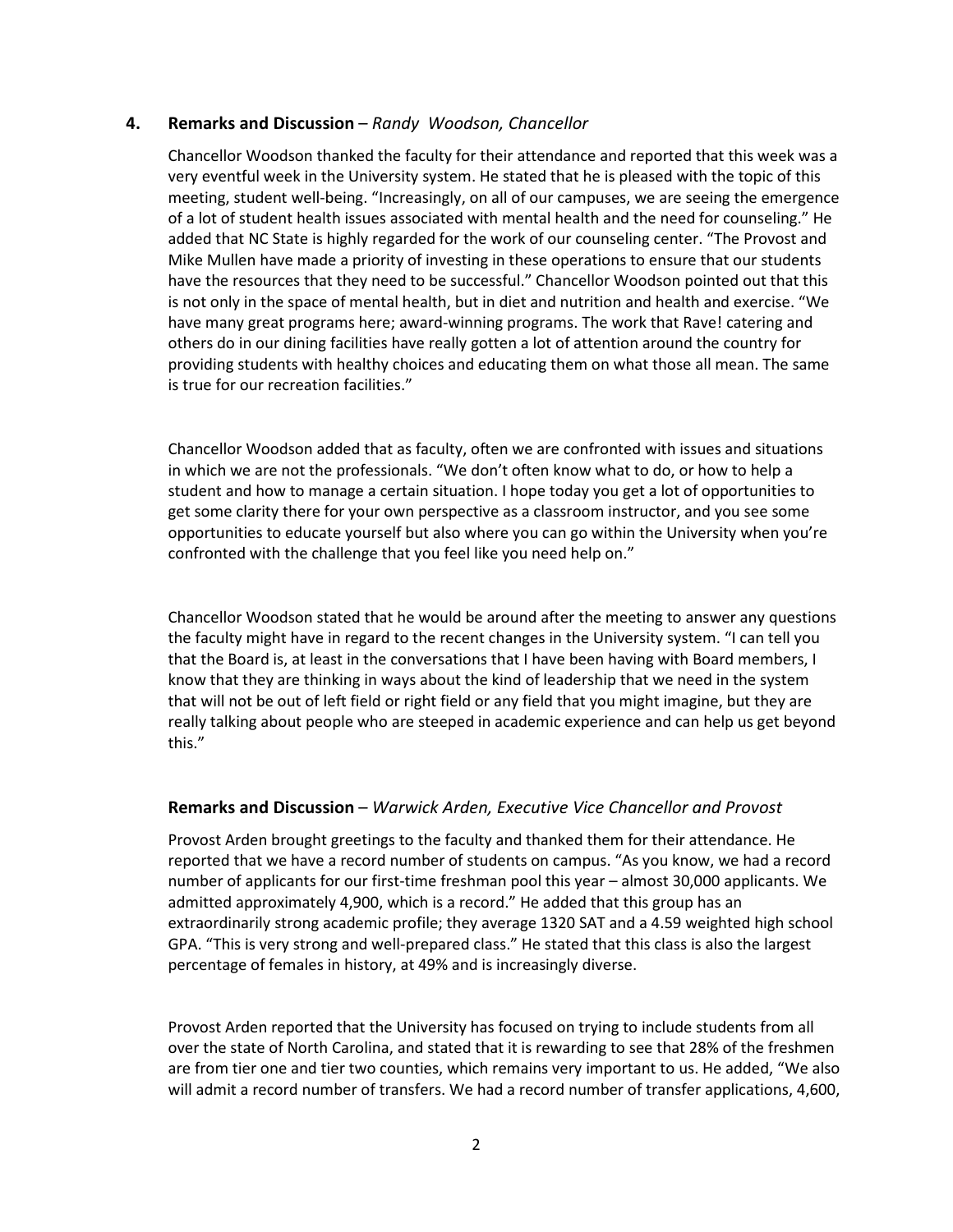and we will admit close to 1,400 transfer students. Fifty-six percent of those will come from our community college system." Provost Arden reported to the faculty that the University has begun a unique collaboration, called the Community College Collaborative, or C3, which is a dual admissions program with eight regional community colleges. "We are really excited about that and some of the opportunities that may serve as well."

Provost Arden reported that the University has a record profile of students coming in. "Our student success rate has already exceeded our 2020 goal. The unofficial six-year graduation rate is now 81% and our four-year rate is 58%. We do not have to go back too far that our four-year graduation rate was in the low-40's. So kudos to everybody and to the faculty across the university who have been working really hard to make some major changes there."

Provost Arden provided an update on faculty numbers. "Last year, we hired 81 T/TT faculty across the University, and we had 55 leave for one reason or the other, which means a gain of 26 T/TT faculty. That is a record gain in faculty in one year." He added that since 2012, the University has hired 488 T/TT faculty. "When you consider that we have barely 1,400 TT faculty, we have turned over more than one-third of the TT faculty on this campus in the last seven years. That is pretty remarkable."

Regarding leadership searches, Provost Arden reported that they are closing in on the Senior Vice Provost and Director of the Libraries position. "We have interviewed four outstanding candidates and I will be meeting with that search committee tomorrow for recommendations. I just met today with the third and final candidate for the Director of NC State-Prague, our Center in Prague. We had three outstanding candidates that I have met with, and I hope to have somebody in place in that position pretty quickly." Provost Arden also announced that there is a search for the Director of the Friday Institute. "Glen Klyman was the Executive Director there for eleven years and recently stepped down." He added that three finalists have been identified and all are exceptional individuals and will be on campus during the first weeks of November. Additionally, Provost Arden reported that soon the search for the Dean for the Poole College of Management will be kicking off, as well as the Dean of the Graduate School, Vice Provost for Institutional Equity and Diversity and Vice Provost for Continuing Education. He encouraged the faculty to participate as they are able.

Provost Arden reminded the faculty that next year will be the official planning year for the next Strategic Plan. "We are closing in on eight years into a nine-year Strategic Plan, and we hope to have the new plan in place and approved by the Board of Trustees in the May, 2020 meeting." He added, "This really is an inclusive process, with more involvement from the faculty across the campus."

#### **Questions**

### **Inaudible – did not use microphone**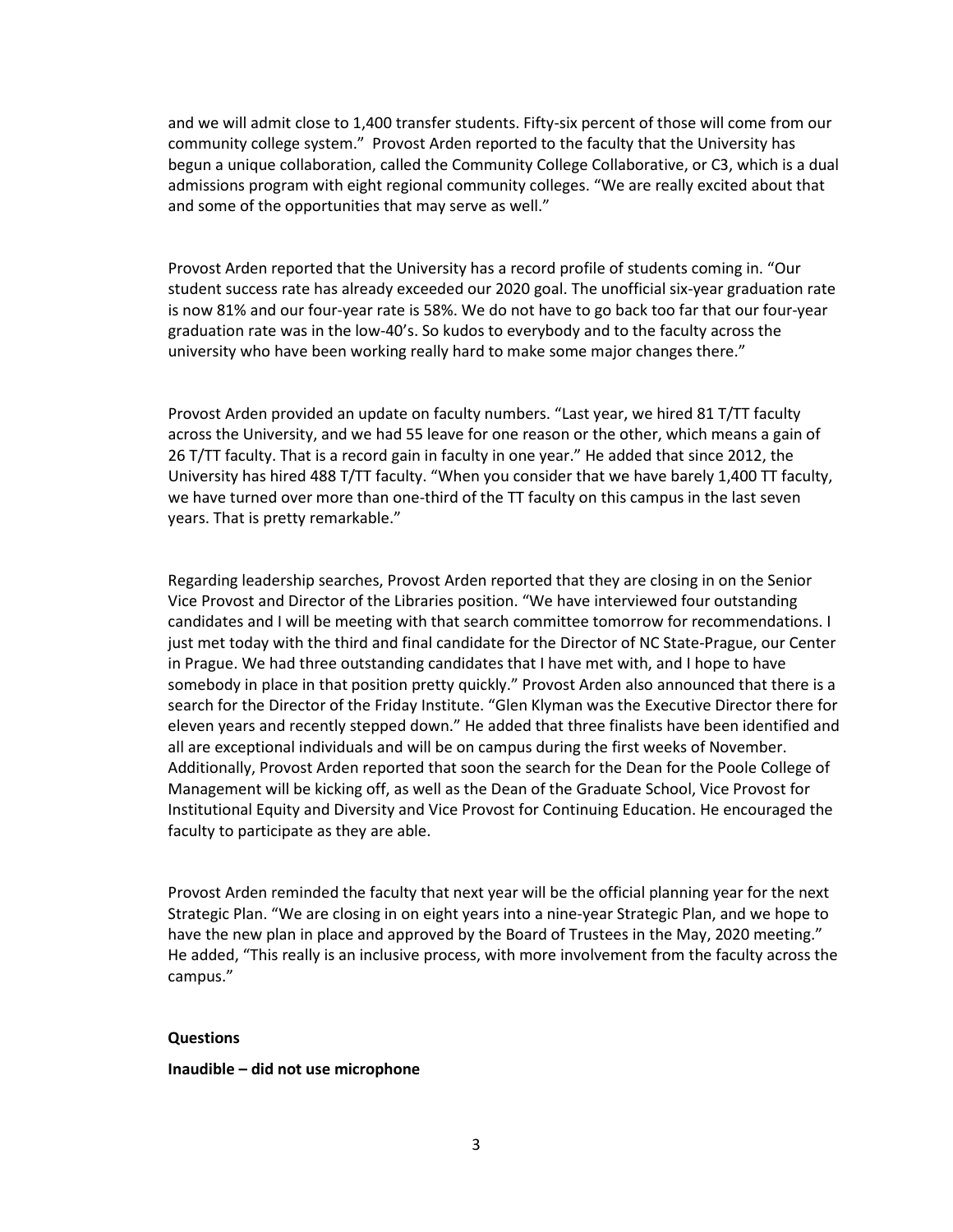Provost Arden responded no, not necessarily. "One of the pillars of the last plan was interdisciplinary and ways that we build bridges across departments and across colleges. While that may or may not be an explicit major goal of the next plan, I think it will be a significant component. Most of the gains that I've talked about in faculty hires have been in the realm of interdisciplinary programs. My observation, talking to a lot of young faculty that come to the University, is that they are coming here to work in interdisciplinary frames – they are very driven to do that. We have seen a real cultural change here and so I am hoping we allow for that going forward.

### **5. Student Well-Being**

*Moderator: Neal Parker, Faculty Senate Executive Committee*

### **a.** *Each presenter will speak for 5 minutes*

### **Student Mental Health:**

Dr. Mike Mullen, Vice Chancellor and Dean, Division of Academic and Student Affairs (DASA) Dr. Monica Osburn, Executive Director, Counseling Center and Prevention Services (DASA) Angel Bowers, Associate Director, Prevention Services (DASA)

### **Mike Mullen**

Vice Chancellor and Dean, DASA

"This is a very important topic and certainly at the top of my mind most days and some nights. DASA provides a wide range of programs and services to all 35,000 students at NC State, which includes a variety of academic support and enrichment programs like tutoring, honors, undergraduate research and living and learning villages, just to name a few. We provide arts programming to the entire campus through ARTS NC State, including music, dance, theater, crafts, and the Gregg Museum. Certainly, the Arts contribute to the well-being of students on our campus. We provide housing, career services, ROTC to students who are interested, we are the folks that take care of the orientation of incoming freshmen and advising services for students who are not quite sure where they are headed at our University. We also provide a variety of leadership and engagement programs, including student government, student organizations, and alternative service breaks, to name a few. We also provide pathways from high school to college, all the way to the doctoral level, through our various TRIO programs."

"Today, I want to highlight our student health and wellness programs that DASA, in collaboration with our University partners, provide. Wellness is a critical part of student success. As we know, college life can be stressful. Many students come to us already suffering depression or anxiety – they do not just happen when they get here. This is a national endemic and Monica will talk more about that in a moment."

"Some students develop anxiety, stress and/or depression after they arrive, and we have to deal with that. Some have learning disabilities or other issues that make it more difficult for them to reach their potential. Relationships with other students and faculty can be stressful at times and abuse of drugs and alcohol can cause or alter the circumstances they face on a day-to-day basis. Finally, students that are hungry or are housing-insecure cannot always focus on the task at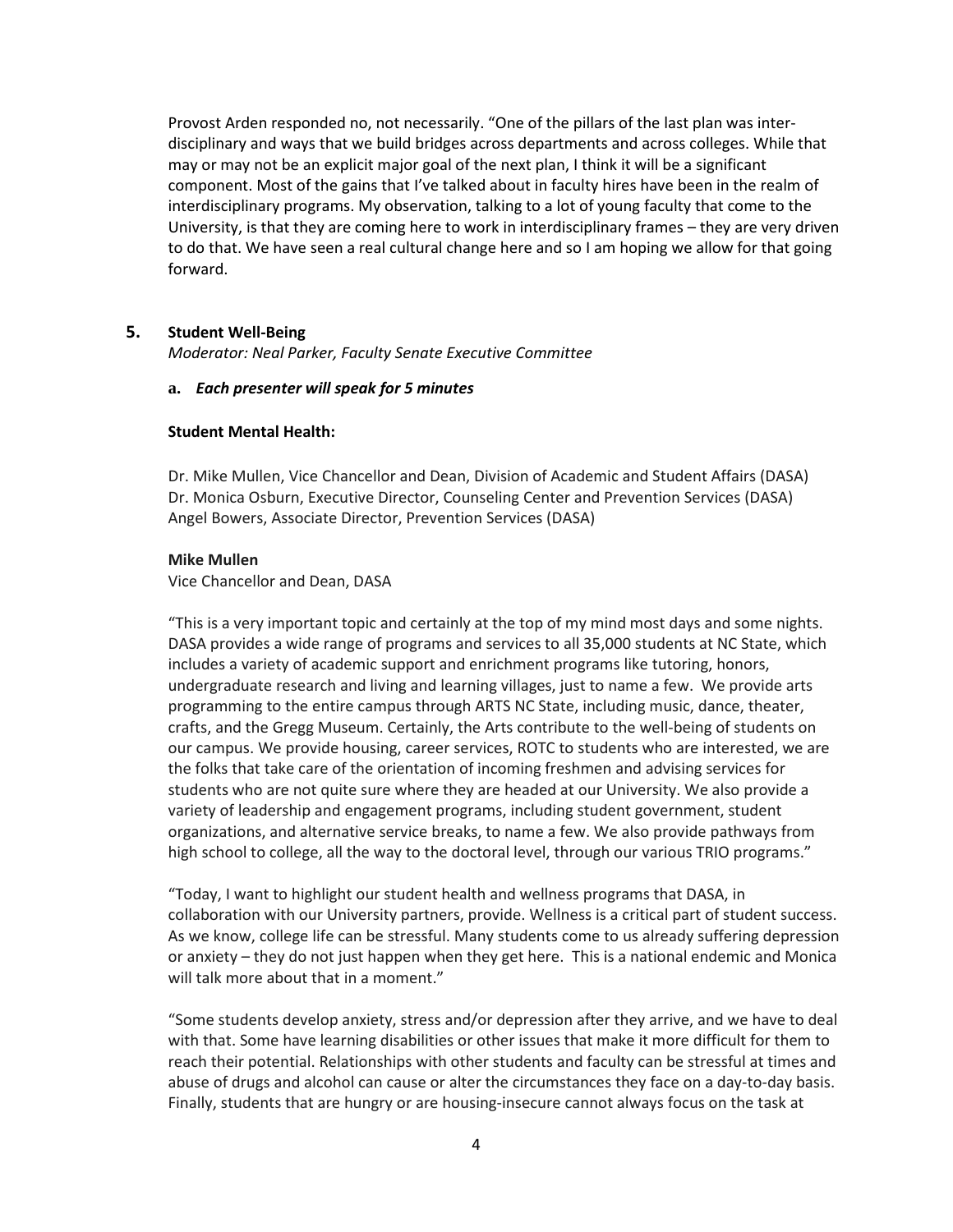hand if they're worried about other aspects of their lives. So we do a great deal to assist students in overcoming these issues."

"The Counseling Center is directed by Monica Osburn, the executive director for counseling and prevention services, and she has won some huge awards in the last few years. She was just named as the Association for University and College Counseling Center Directors' Lifetime Achievement award to recognize her efforts. I am really proud of the Counseling Center and the work we have done there. Since 2012, we have hired 15 counselors and psychiatrists – so we have gone from 18 to 33, and we have put in doctoral intern programs and have added group work and residential programs. We have really made strides there."

"Prevention Services is headed by Angel Bowers, which provides case management services through our NC State Cares team for alcohol and drug and education and suicide prevention. Our department of Health and Exercise Studies, chaired by Beth Fath, oversees the health and fitness GEP 2 credit hour requirement, and I am very proud that we are one of the few universities that actually think about health and fitness as part of our GEP. Student Health Services, with Dr. Julie Casani, provides comprehensive student health services. NC State wellness and recreation is directed by Eric Hawkes. We re-named that this year, and wellness and recreation are working to develop a culture of wellness that promotes healthy active lifestyles to enhance student success. The disability resources office is here to ensure that our students who have disabilities are provided an inclusive experience. We are going to hear about the Pack Essentials program that is going on here on campus, which is a web-resource for students in need of financial, food, housing and other related needs."

### **Monica Osburn**

Executive Director, Counseling and Prevention Services

To give the faculty information on a national perspective when it comes to mental health issues, Dr. Osburn presented the information below regarding National data trends and statistics:

### <https://facultysenate.ncsu.edu/files/2018/11/2018-trend-data-slides.pdf>

#### **Angel Bowers**

Associate Director, Prevention Services

"Prevention Services has elements that already existed on campus, but DASA leadership had the vision to pull all of these areas together and put them very strategically-placed across the hall from the counseling center. This change has been a great thing for students with less stigma going into the space to seek support. All of our permanent staff members are licensed clinicians who are using their expertise to work with our students to connect them to the resources that are available.

"There are four "prongs" of the prevention services programs. In the first few months of classes we have received over 500 concerning student reports. The greatest cause for the reports are suicidal ideation. Another piece of this program is suicide prevention. We have a new suicide prevention coordinator who is looking at our concerns on campus and what are some of the areas where we need to focus regarding education and resources and training for our students to be strong bystanders. Additionally it is of great importance that our faculty and staff are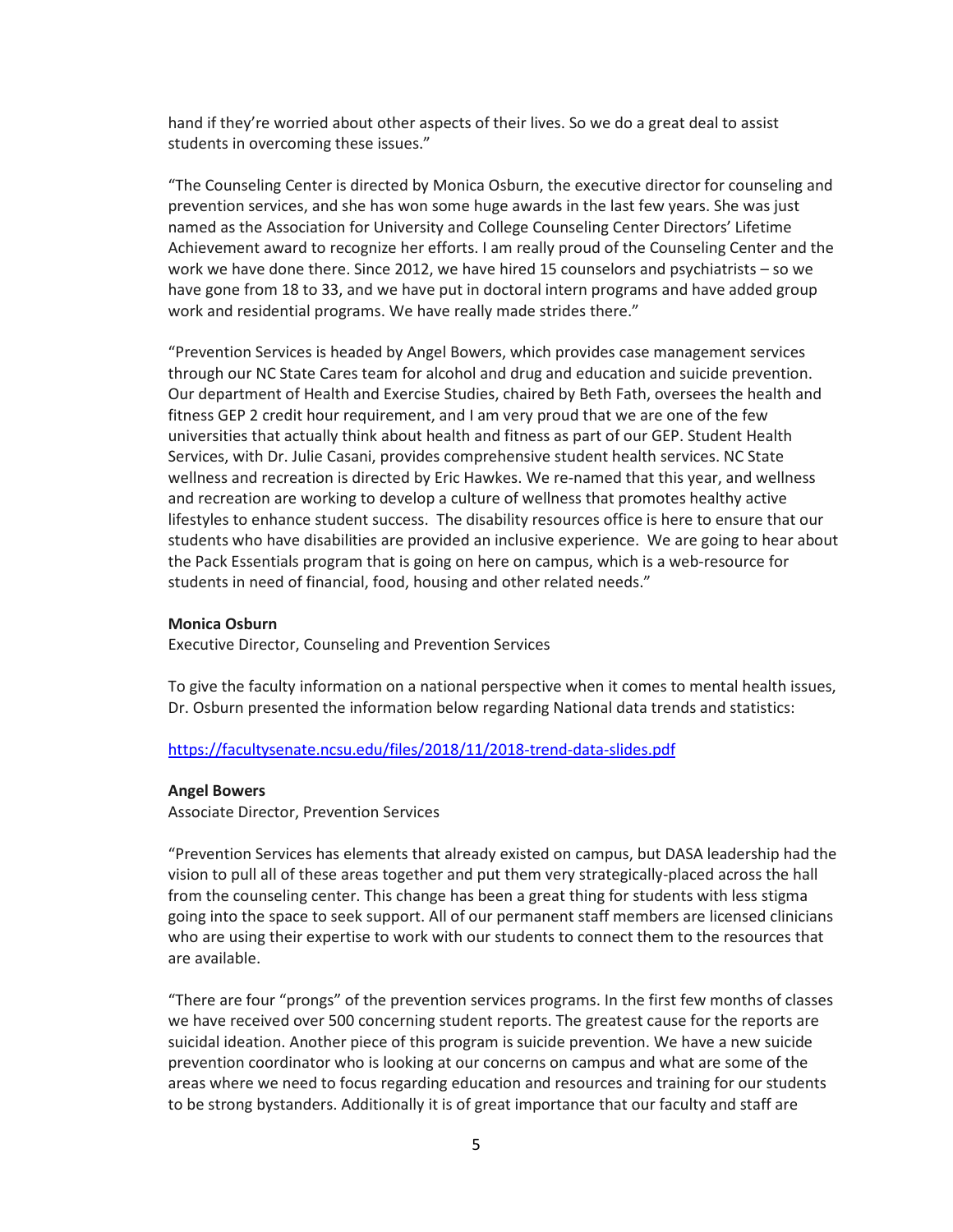being well-trained to identify the concerns of students when they come into offices and have these intense conversations with you."

"Another piece is the alcohol and other drug education. There is clearly a lot of concern in this area. This department is focused on looking at what are the trends happening with our students. All incoming first year students complete a survey that asks about their alcohol and drug use prior to coming to the university. We are able to take that data and reach out to students to talk about resources. This year's trend focus is going to be on marijuana use with our students."

"The last prong is the mental health ambassadors. This is a group of 30 undergraduate and graduate students who are trained in mental health and prevention areas and they go all across campus and offer presentations in classrooms, residence halls, and other areas. The peer-topeer connection is really remarkable."

A website will be available soon, and the office of Prevention Services will push that out to all faculty and staff.

### **Food and Housing Security:**

Dr. Mary Haskett, Professor, Dept of Psychology, Humanities and Social Sciences Mike Giancola, Student Ombuds, (DASA)

#### **Mary Haskett**

Professor of Psychology

"Pack Essentials provides food and housing security for our students. We had students who did not have their basic needs met so a survey was sent out to over 7,000 students in October of 2017. Nearly 2,000 students responded. We found that 14% of our students have experienced food insecurity in the past 30 days, which reflects the same rate in North Carolina, reflecting the population in our state. We also found that almost 10% of our students had experienced homelessness in the past 12 months. These are students who are sleeping in their cars, in the library, in parks and campgrounds and other outdoor locations. Very few of them have been to shelters for homeless adults since those are not student-friendly places for students to be. This is a significant challenge for our campus. There is also a correlation on student wellness due to these challenges and relates to all of the topics we are talking about today."

"We are continuing to increase awareness across campus and reducing stigma associated with poverty, so help-seeking is a goal. We are encouraging students to get active in their work with this and they have formed a coalition and are excited about the work to be done."

She encouraged faculty to read the report and have conversations with other faculty. "You can bring us in to talk to your faculty groups regarding these issues and we are happy to do so. You can participate in activities related to the common reading and communicate your openness to talk to students so that you can be a resource for them. We can help you think about how to have those conversations. We have resources to develop a faculty guide as a formal document to share with faculty and we would like to do some long-range planning for prevention. Steering committee names are listed on the back of your handout so please get in touch if you want to be involved."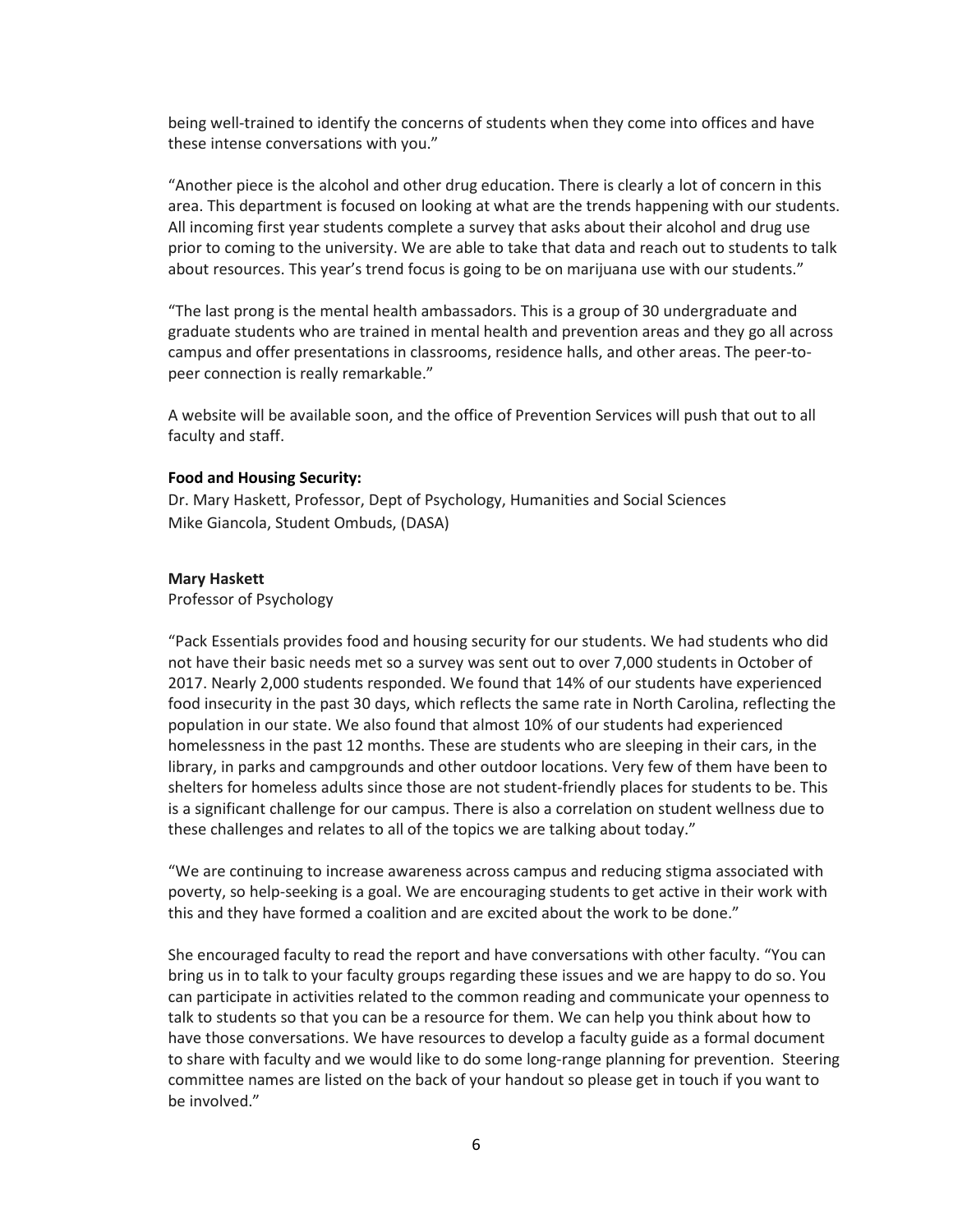# **Mike Giancola**

Student Ombuds

"I serve as a resource for all students around any issue of concern that they may have – anything that is important to them as a student can be brought to me. I serve as a confidential resource for students so that other than things that are required by law to report, it is a place where students can come and talk. I want it to be a place where students feel that they can come and explore options, understand what the resources are and to hopefully help them to prepare for a discussion with someone else to help work through a conflict at the lowest possible level. Ultimately, it relates to success. I try to empower the students to help work through issues that they are dealing with."

Sometimes the assumption is that I always take sides with students against the faculty or against another student. It is important for you to know that if this is reported to you by a student, you can say I heard the Ombuds is impartial. That is the work that I do; I approach all situations from a neutral standpoint to help the students see the situation from a broader perspective. Then were I can, I surface concerns and trends to the decision makers at the university so that they are better able to know what those trends are with our students. I think that is an important piece that I'd like you to take way today.";

"I make it a priority to meet with students very quickly, recognizing that often times when they want to seek out an Ombuds, they do not want to wait to weeks. In most cases, I can meet with a student within a day or two. If you would like more of my cards for your office in order to make referrals, I am happy to get those to you. Many of you have had me in your departments and I appreciate those opportunities as well. I consult with faculty and staff on student life issues so the distinction is that I can help to consult with you and your colleagues around issues that relate to students, offering that same level of confidentiality."

For information regarding Pack Essentials, please see the website below:

# <https://dasa.ncsu.edu/pack-essentials/>

### **University Recreation:**

Dr. Shannon DuPree, Director of Wellness, Wellness and Recreation (DASA)

"In 2015, Dr. Mullen established the University Wellness Task Force, led by Dr. Lisa Zapata. In that group we talked about what is wellness and NC State; what does it look like, is it multifaceted, how do we define it, where do we go from here?"

"The group laid out a plan of where we hope to go and how. We have points of impact, which includes our students, faculty and staff at NC State. The places – we are under construction right now so we can create more opportunities for you to be able to engage in physical activity on campus. It is an ongoing journey to create a culture of wellness, which is our ultimate goal."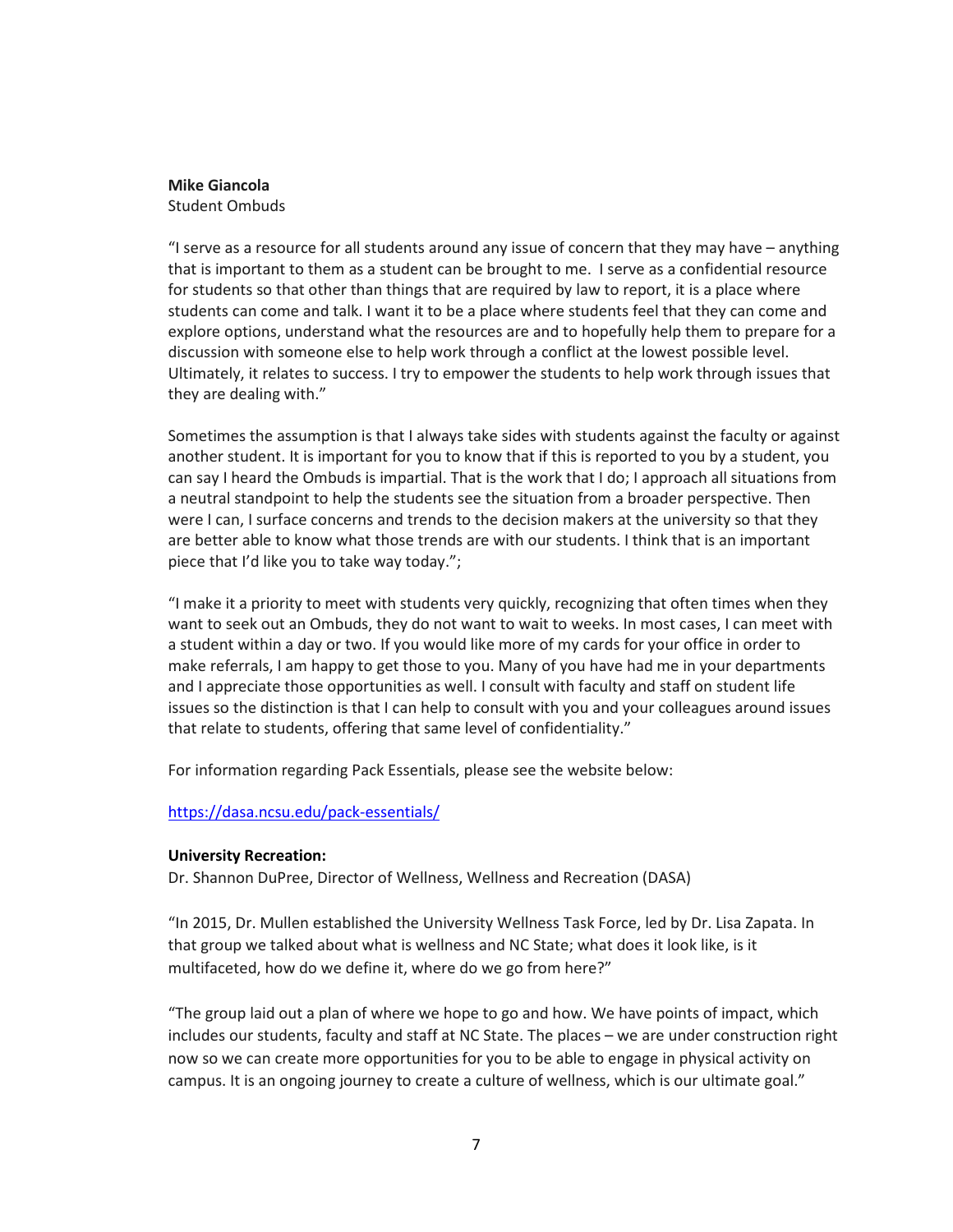We have identified that the top five academic impediments for our students are stress, anxiety, depression, and sleep deprivation. Knowing that, there is also data that indicated that more than 53% of those students were not engaging in the recommended 150 minutes of physical activity per week. As a department, we were challenged and inspired by that. We know that physical activity increases energy, improves sleep, addresses some of those anxiety, depression and chronic illnesses so we are inspired to determine a way that we can be more strategic in our efforts. We want to be more inclusive and more intentional about how we move forward."

"We have recently been incorporating programs around wholeness, fit and well being. One of the programs I would like to emphasize is our exercise medicine program, which we partner closely with the counseling center. For students who are diagnosed with anxiety, depression or any other mental health concern can be referred to our team and prescribed exercise by a clinician. We have seen remarkable stories where students have reduced their medication, or in some cases, are no longer taking medication at all. This has been very inspiring for us."

"We help students to see the whole picture, then we help them navigate all of our amazing resources that are on campus. We also offer high impact, co-curricular experiences that are outside of the classroom. Our intramural and club sports, our fitness programs and outdoor adventures, our entire team is committed to being more intentional about how they program and provide services and how do we capitalize on the fact that over one million people visit our facility each and every year. We know that wellness is holistic and multifaceted and so we have a captive audience that enters our building everyday; we want to make the most of it."

We ask that faculty model the way. Most of our programs and services are also available to faculty and staff and you are encouraged to take advantage of those. Visit the website here:

<https://wellrec.dasa.ncsu.edu/>

# *b. Q and A / Discussion*

*Faculty Member:* How are you related with the health center? Is that part of your team?

VC Mullen: Yes, the student health services and the counseling and prevention services are all located in the student health center. They interact quite a bit and are all under the same leadership with Lisa Zapata and Dr. Julie Casani, who is the director for health services. They are an active part of this and an active part of working with WellRec on a variety of programs.

*Faculty Member*: I am looking at this and you just told me you were over health services, but if I just got this as a faculty member, is the actual physical address on here?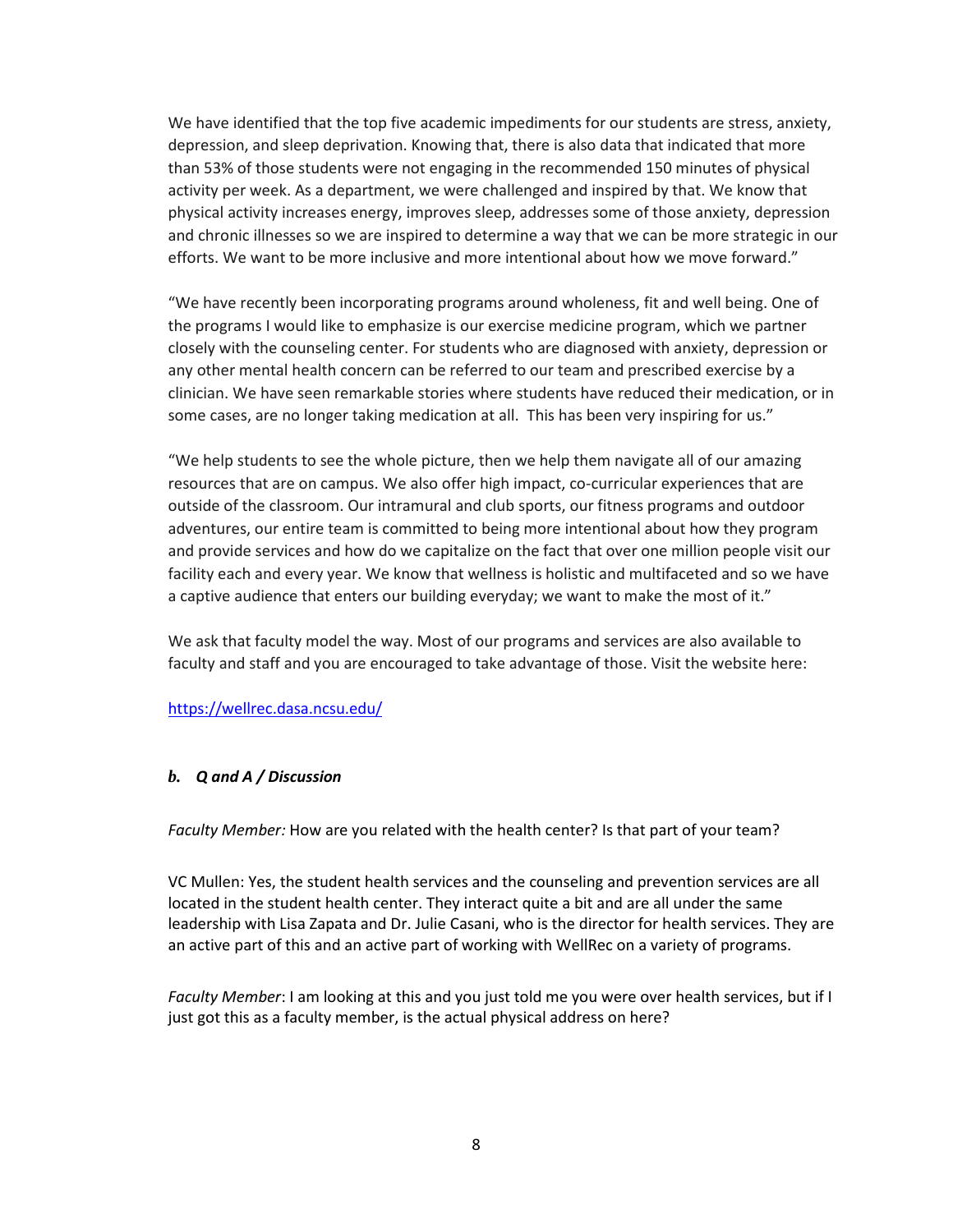Panelist: There is a website there. The physical address is not on here but we are reprinting the handout with that change.

*Faculty Member:* What is the ratio that you are looking for, counselors to students? You talked about 3,000 unique students this semester, with 30-some counselors. Is there a goal?

Panelist: It is a difficult question to answer and there are multiple formulas to figure that out, based on student utilization. We see 10-15% of the student population, usually, and if we are going to pass 6,000 this year, who knows how much that will increase, because it increases every year. What our accrediting body says is that for every full-time equivalent staff member, not just a body, but we have to have a ratio for one of them, 1,000 to 1,500 students. That is the accrediting body ratio, depending on what student demand is, that varies on what the need is.

*Faculty Member:* So when I hear 100 to 1 that sounds like an enormous load. Is that manageable?

Panelist: It is 1000 to 1. Yes. We do not have 1000 on our caseload, because that isn't how many students come in. Demand increases every year and we do everything in our power to meet the demand. Every year it's more and more of a challenge. What ends up happening is we do need to refer students to the community and think of different types of resources. Unfortunately, our students can experience a wait if they are not in crisis. We make sure there are services available for them to plug in. That is one of the biggest reasons why we all look at each other as a team. We've done really well being able to educate folks in "get people to the counseling center." And that is happening; they are coming through the door in droves. They don't all need to be there, necessarily, but that is starting to be a resource hub of okay, let's figure out where they need to go from there. The same thing is happening now with the CARES program - at least somebody is having eyes on, and can figure out what do these students actually need? We, as a team, try to refer to the most appropriate places and connect the students and not just say hey, go down to that office.

Panelist: I would add that a mental health crisis on our campus or in our state, it doesn't just become the problem of the clinician. I think that is on us, as a campus community, to help come up with additional resources. Our wellness coaching program was established as a response to the needs of our student body and as a way to support the counseling center. Thinking of that upstream preventive approach, how do we help students to build resilience to understand that things will happen; you will face challenges. And these are some of the ways that you can get through those things. I think we are all working to figure out how we can help support the counseling center.

*Faculty Member*: Is the counseling center open 24 hours a day?

Panelist: Students have access to someone 24/7. We close at 5 pm. We have groups at night and we have a 24/7 on-call service. So they can triage at night and then the follow-up in the morning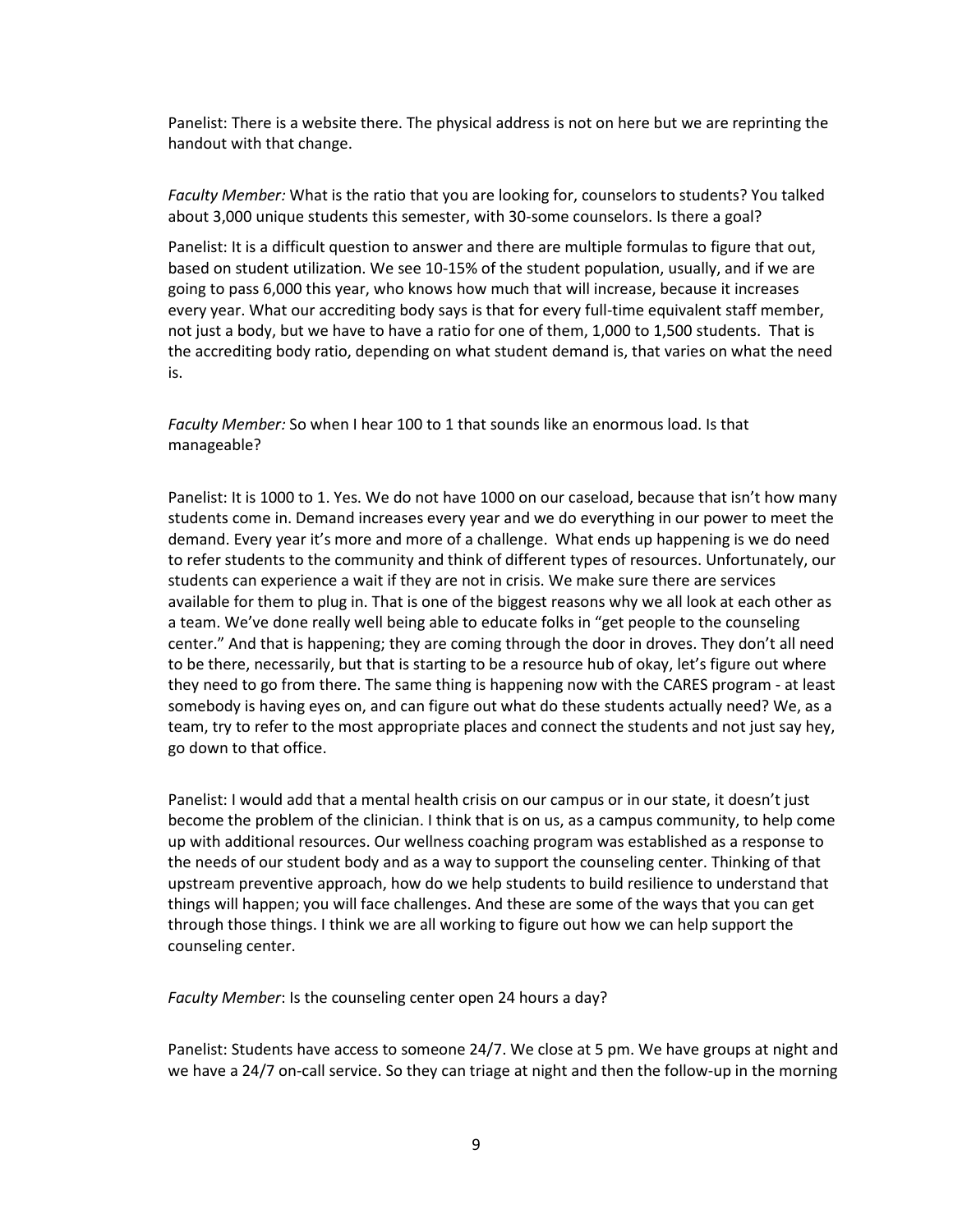### face-to-face.

*Faculty Member*: I am Ingrid Schmidt in the office of global engagement and my question is for Dr. Haskett. You talked about gathering data, and sort of knowing who's out there and Dr. Osburn also talked about getting them in the door. International students have some added challenges, and there are a great number of them who have food and housing insecurity. Some of the great resources with Pack Essentials, they are not eligible for them. Some, yes, but not all. They have an additional stigma to worry about, whether it's going to affect their Visa status. Do you have any recommendations about how to even identify the students who are impacted?

Panelist: Would you like to be on the Steering Committee? We need someone to represent those students, so I am serious about that. We talk about it a lot in our meetings. We know that is a group that is particularly at risk and at a disadvantage, in terms of accessing the services, as you said. There are some resources that Mike Giancola can access them, regardless of their international status. That is a particularly challenging group and I seriously would love to have you to help us with that.

Mike Giancola: You mentioned some of the services that international students can access, with financial aid being the biggest of those. We have resources through Pack Essentials that can help international students, but what we find with many international students, they may not need \$500, they may need \$5,000. That is another issue than to be able to help a student who needs a \$500 repair to their car, or something like that. We do have resources, and I want to stress that they are available to any and all students through Pack Essentials, but there are some complicating factors that add to that situation.

Panelist: Our international students are one of our highest risk groups for suicide as well, and we have put a significant amount of resources in to try and reach them, especially with the added barrier that many international students do not have any knowledge of the concept of counseling or mental health treatment. So we have to work through that before we can get them connected to help. It is a really high-risk population. They can absolutely use the services of the counseling center, and one of the ways that we try to combat that is 1) we have available time at Centennial Campus, which has helped significantly; and 2) we offer a specialized walk-in time for international students, where they can go and meet a counselor and talk about the process of counseling and some of the challenges of being an international student - as a gateway so it's not so scary. This has been helping and we partner with the office of international programs for that.

*Faculty Member:* One of the primary messages I'm getting is "let your students know about these resources." I can easily see myself spending 15 or 20 minutes or even more, in class talking about this. I feel a little overwhelmed. Do I just say to students, "Hey, if there's something going on in your life that may prevent you from doing your best work, I know of some resources." Is that the best way to approach it?

Panelist: That would be a huge start. Most of us don't open that conversation; we see ourselves as operating in the academic world, assuming that somebody is going to take care of students'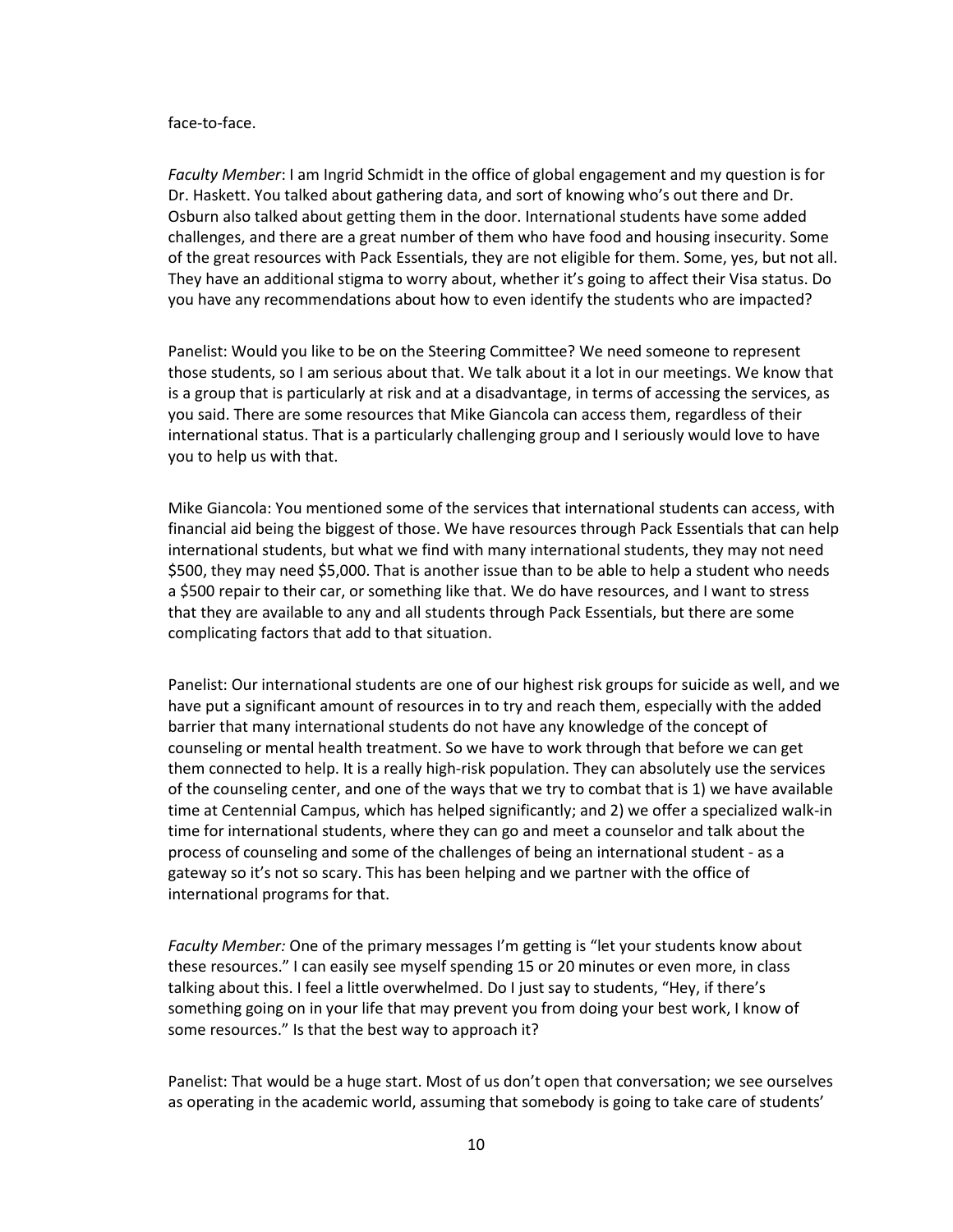needs. If we open the door to those conversations, that is huge. In this guide we are trying to put together, we are going to have all of the resources identified so you can give students handouts. You can include that one page handout in your syllabi and there's other language you can include in your syllabi that will open that door - we have some recommendations for you.

Panelist: I will add that I think 20 minutes is great. I know someone from my team would love to come out and take advantage of that 20 minutes and really go over the different resources that are available, if it's not something you feel comfortable doing. Also in course announcements, you have the ability to whether it's add links or share resources or documents - I think that is also helpful as a start. Either one of those things is better than not sharing anything at all.

VC Mullen: As a faculty member, I taught for 25 years before I completely went into administration. I have dealt with students in my own classes who were fragile and who were in my office crying. We are not counselors and we are not prepared, necessarily, how to deal with that. But we are prepared to care and we are prepared to refer. If we have a student who is in really bad shape, we are prepared to walk and/or drive somebody to the counseling center. So I would ask you to look at it from your human side and just simply say that these are students who may be in stress. If you see a student who was in the front row early in the semester and now he's in the back row and hasn't shaved or changed clothes for three days, put in a request to the NC CARES team and keep track of what they're doing. If you want to get active, take the QPR persuade-prefer class through the counseling center. There's a lot that we can do as faculty, but the biggest thing is just to care and to know that if someone is struggling, there are resources here. You don't have to be an expert; we have folks who can help you find the path for your particular student. Take advantage of it. I dare say that every single one of you has had a student in your office in tears, not sure what the next step was. Now you know more about the resources that are available to you.

*Faculty Member:* We see somewhere between 12,000 and 13,000 students every year in Health & Exercise Studies that have to come through the classes in order to graduate. While I am not trying to suggest that you don't feel the necessity to add that information, our department will see them - granted, not early enough as is evidenced by the number of emails we get trying to add our classes in their last semester of their senior year. But we do see them and we are at a distinct advantage to make them a little bit more aware of the resources that are available. We generally have a little smaller class size and we develop a very good rapport with our students and we are able to notice these changes in behaviors and demeanor and their outlook. I think it's a good point to make that Health & Exercise Studies is here not only for the academic side of it and the exercise side of it, but from the wellbeing side of it as another resource that the students are able to utilize.

#### *Faculty Member:* NO MICROPHONE

*Senator Parker:* To repeat the question; what are the differences between graduate and undergraduate trends?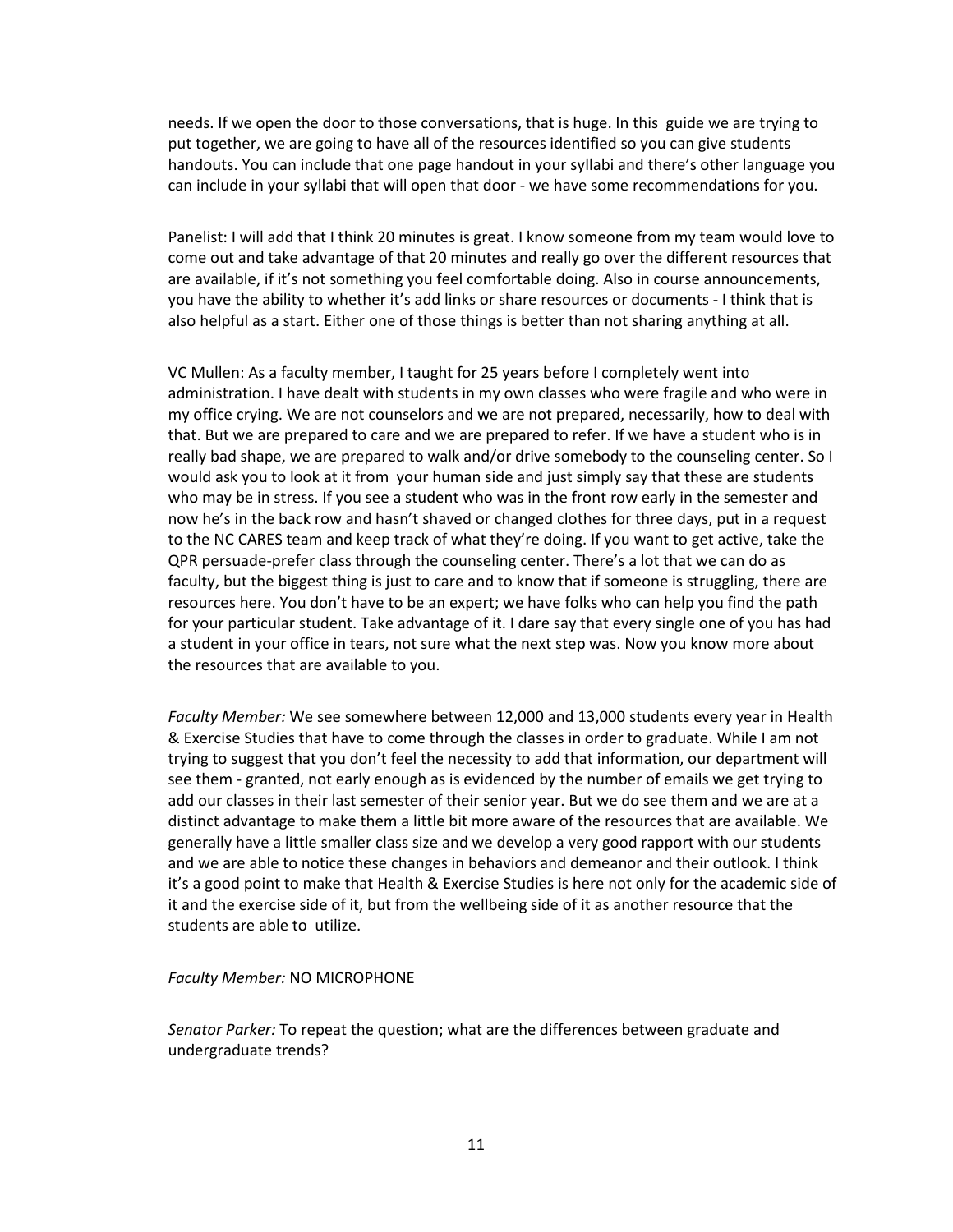Panelist: When it comes to issues of mental health, the top three reasons that folks seek treatment is depression, anxiety, relationship issues. They are the top three and have been for the last 20 years. This doesn't change between undergraduate and graduate. We see just as many seniors as we do freshman as well. There are some variations by college, which is interesting but that is probably the only differentiating factor.

Mike Giancola: From the student ombuds side of things, in terms of undergraduate students, it's really across the board from academic to personal conflict to just preparing for a difficult conversation. As it relates to graduate students, about 40% of my graduate students, it has something to do with their advisor or their committee. Not always suggesting there is a problem, but sometimes it's just a matter of preparing for what they imagine is a difficult conversation or just the stress of their dissertation starting to overwhelm them. On the Pack Essentials side of things, as it relates to food, housing and financial security, there are differences. There are students who are living at the margins already, so they're already food and housing insecure and then they have some kind of life event, which puts them in an even greater crisis. We also see students who are doing just fine and say they have not experienced the food and housing insecurity, but some life event happens and they don't know what to do. THey are at a place where they are trying to decide do they finish their education or not. These students are freshman through graduate students, it's domestic, it's internationals, male, female, gay, straight, transgender. It runs across our student body.

*Faculty Member:* I was just wondering what the actual numbers of suicides are and how they break out.

Panelist: It varies each year. I can tell you that most, or all of the ones that I can remember, were not ever folks who ever came to the counseling center. That is a really important descriptor for me, because getting them connected is saving their life. More often than not, over the past five years, they have been graduate students and students who have not acclimated or adjusted as well. Most of them are not necessarily known to us. The numbers of completed suicides that we know about are somewhere between four and eight per year.

*Faculty Member:* I think our engineering co-op program and other co-ops and internships are extremely good student experiences. I am wondering whether they count against our statistics in terms of taking longer for graduation. My son improved his life noticeably - it was a very good experience.

Provost Arden: Yes they do. [inaudible]

*Faculty Member:* I came to this meeting because this semester, one of my students disappeared, and I studied the website to look for a resource. When I came across the student of concern report, I found this report rather intense. The report has sections, like the time and date of the incident and nature of the incident. This student simply disappeared and stopped going to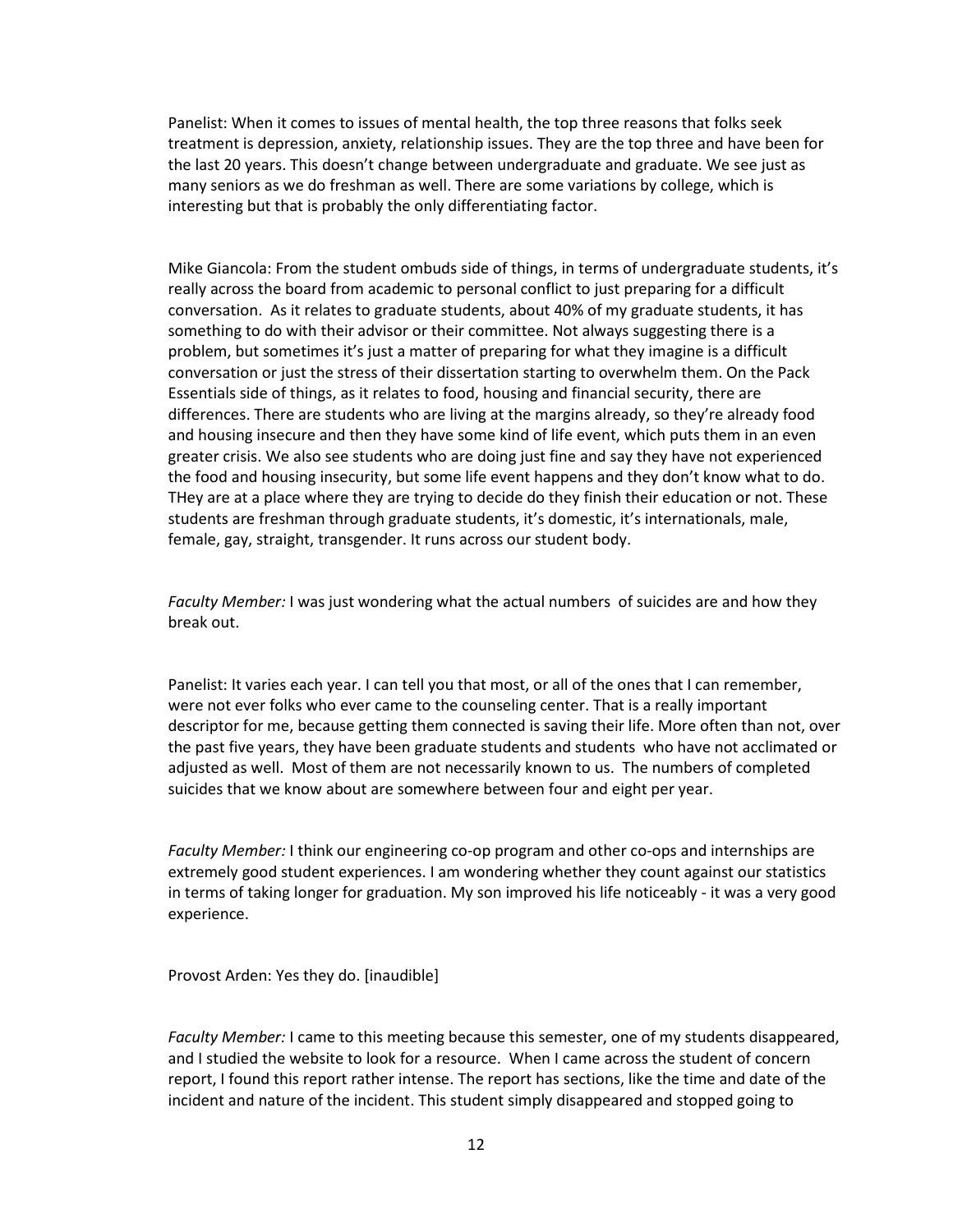classes. I think that this sort of student would not like to be reported. This is a student who is considering a change of major, stopped coming to classes. I felt like I did not know what to do.

Panelist: I understand that the form can look a little cumbersome when you take a look at it. A lot of our reports that come in are two sentences from someone to say "this student hasn't attended class in a week," and it has the students name. That's all the information that we get. We will always follow back up with the reporter to get more information from you if there's not much on the form. We know that you are busy and do not have time to check in. I get phone messages that say, "This is Dr. Smith and please check in on this student - this is the ID number." So we are in that role and we can follow up and check with the students in those ways. A lot of times what we do with the student is we send a message like it's just a general check-in like, "We understand that you might be experiencing some stressors that have impacted your academic performance or your well-being." Do some students not respond to us? Absolutely. But I would say about half of our students will respond on the first email. I've had maybe one student tell me like, "Who are you and why am I getting turned in?" The other students have said, "Thank you so much," or "This means a lot to me; it shows that NC State cares about me." Most of the students who come in that we say "they disappeared," they have significant mental health challenges going on that have led to them not returning to class. At that point, we can intervene and get them connected with the counseling center or with some academic support. I strongly encourage you to make a report even if you're concerned that the student wouldn't want to be reported because we are really trying to intervene at that early level with a student before it gets much larger. A lot of times, if a faculty member reports that a student is missing, often, other faculty members have reported the same thing too. The more reports we have, the more information that we can move on to connecting with that student.

*Faculty Member:* This is an issue that I care a lot about. If you can, just go down the line for a quick answer; what do you see as the greatest challenge or barrier or opportunity, as it relates to student wellness, from your perspective?

VC Mullen: Good question. I know this is a topic of great interest to you. The things I worry about will be different than what my colleagues will say. I worry about resources, access, spreading our resources to places where students can actually utilize the resources. You've heard some of that here today, but we have struggled with how many more counselors can you buy? The students have been our partners for the last 6.5 years. They have approved every fee increase when we've asked them to fund counselors but at some point, the building doesn't hold any more and at some point, you don't have office spaces for them. So access and affordability and then how do we stop students before they fall off the plateau by utilizing these other programs.

Panelist: I would say belonging. I experience students as feeling very isolated, very alone in this process. They think they are the only ones that are not feeling well or are feeling overwhelmed or are feeling stressed or have thoughts of suicide, and they don't feel a sense of belonging. Even if they have a community, they feel like they're faking it; almost like imposter syndrome. So a way to manage a sense of that belonging.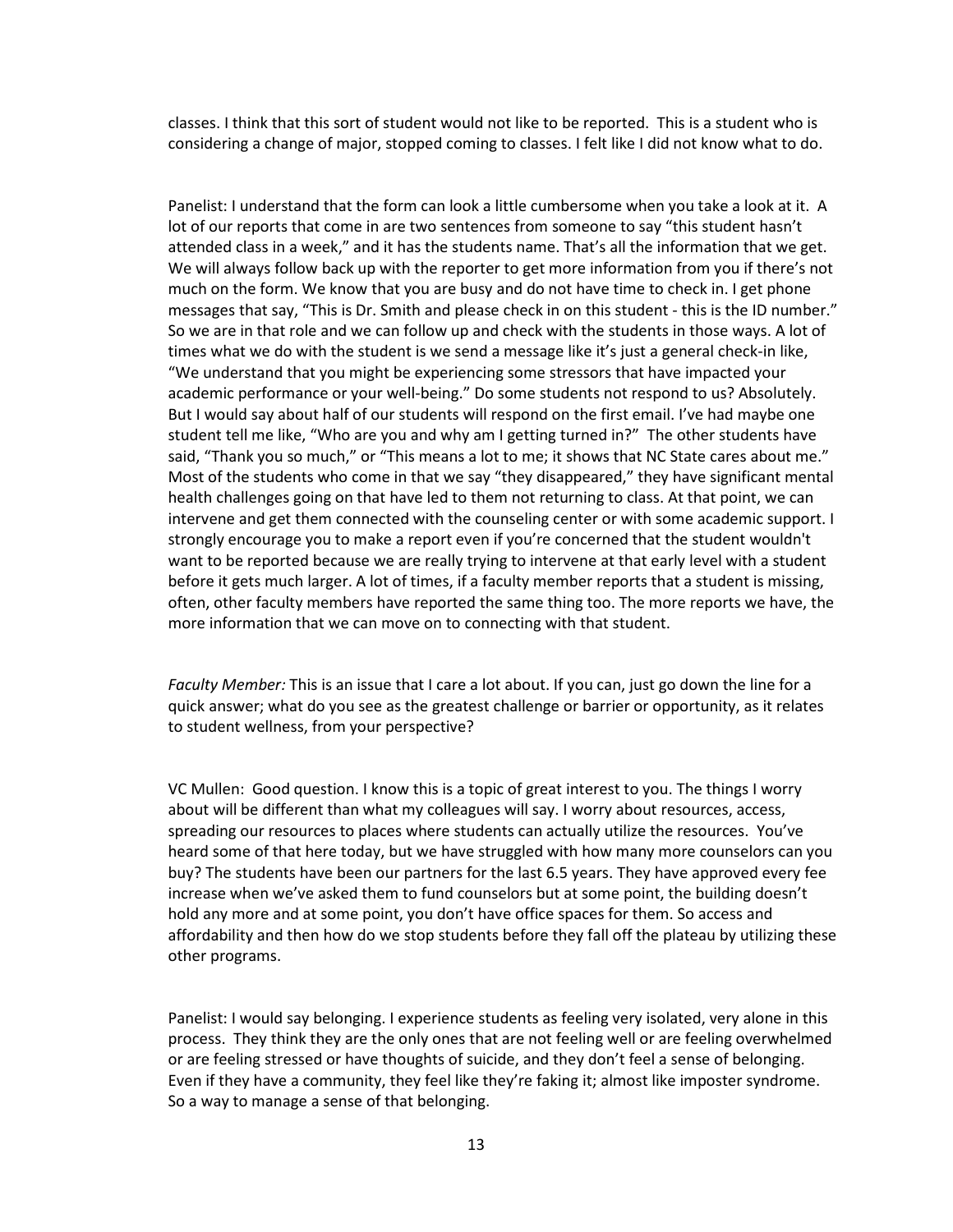Panelist: I would say resilience, and a fundamental lack of coping skills or coping mechanisms and being able to connect with some of the resources they had back home or use some of those skills to manage the transition here to the university while experiencing that time with other students. So I guess struggling together a bit; so it's like that connection piece and also being able to build each other up and realize that not every life experience is a crisis and that we are going to experience hard things.

Panelist: The changing demographics of the students. I think we are doing a better job to respond to those needs, but I think as an institution and higher education in general, we've got to think about that question because it will change how we deliver services quite a bit.

Panelist: I think the biggest challenge for students and for faculty and staff is just viewing wellbeing as part of your everyday life. Instead of viewing it as something that I have to do, something I have to add on; doing it as the way you move on campus, your academics, your friends. Everything that makes up your life and time at NC State is a part of your overall well being. I think once we start to look at it in a more holistic way as everything being interdependent, students will be better, as well as our faculty and staff.

Panelist: I think we have incredible resources on this campus. We should not have one student who is hungry or without a safe place to sleep at night. We have not maximized those resources and they are gapped. I think we should be identifying all of our resources and building bridges across them, not just on campus, but Wake County. We cannot do this as an isolated village. We do not have the mental health resources to do it, but we've got mental health resources in Wake County that we probably could access. I think identifying our resources and connecting them is our biggest opportunity.

Chancellor Woodson: I have met a couple of the students who are mental health ambassadors, and they are phenomenal, caring people. Can you give me examples of how you use the ambassadors or how they are incorporated? It sounds like many of the things you are describing about the community here, there are a lot of their colleagues/peers that have been through some of these things themselves and have also been through training with you. They can be tremendous assets.

Panelist: Currently, one of the primary roles of the mental health ambassadors is that they go into classrooms quite a bit. The word is getting around and faculty members will ask us to send over two mental health ambassadors to talk to the students about their experience and what led them to be part of this, and also what the resources are on campus. It is a very casual discussion and every single time, there is a student waiting out in the hall for the mental health ambassador to ask them a question. I really believe sometimes that they wouldn't do that if it was a staff member there. Anytime we have a table set up on campus, there are mental health ambassadors there and they are so comfortable walking up to students who are looking down at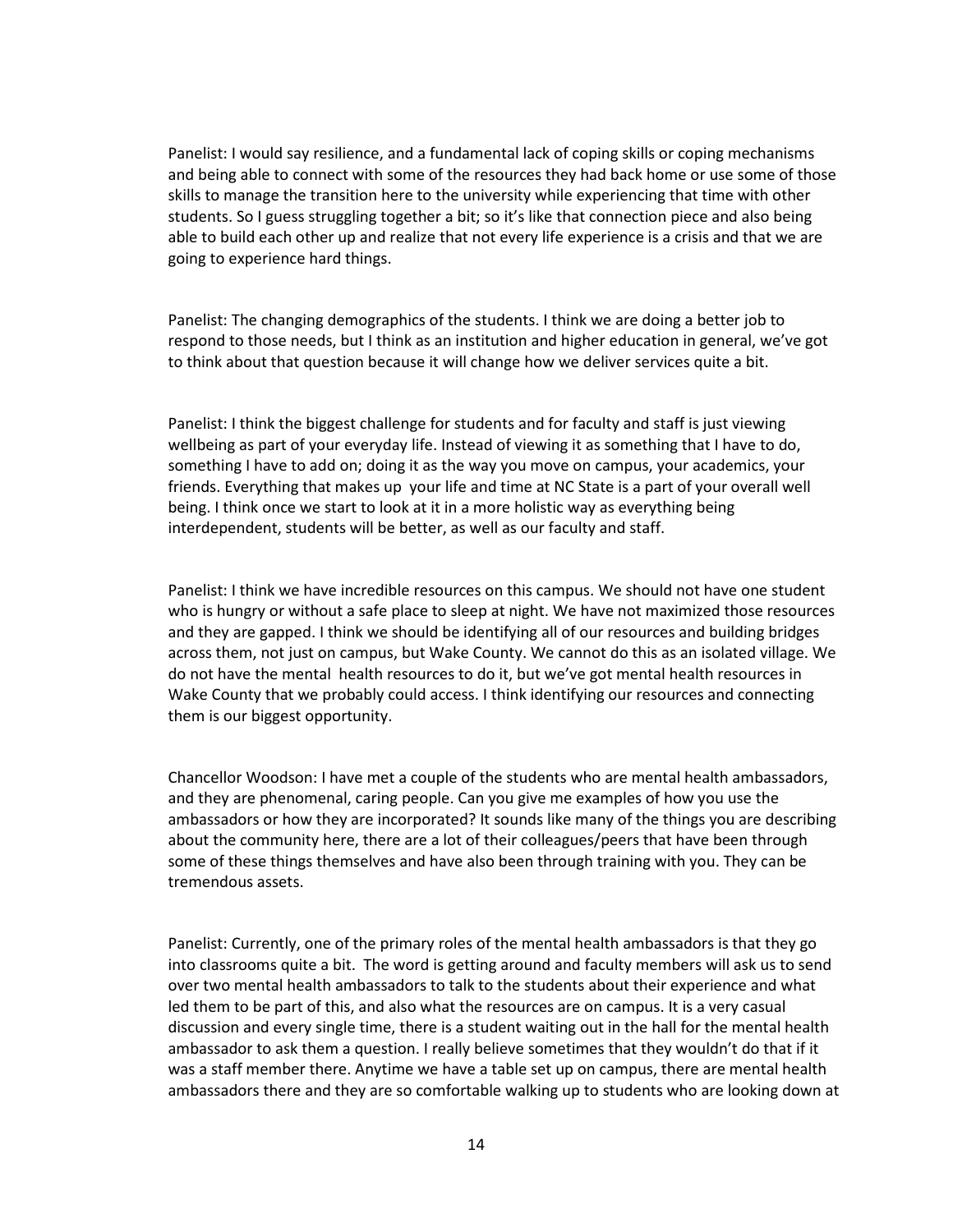the floor and saying, "These are our services. These are the things we do. Come over to our table for a minute." So they're really pushing the value of mental health and wellness and they're showing up in spaces.

*Faculty Member*: Are these mental health ambassadors willing to come to a student organization to speak?

Panelist: Absolutely, yes. We go to classrooms, residence halls, student organizations. They will pretty much show up in any university space that they're asked to come in. If you go to the counseling center website, there's a space where you can check, "Request a Program." Just click on that and it sends the request through. You can state, "I want mental health ambassadors to do this."

Panelist: I will also add that in wellness and recreation, we employ over 700 students, so all of our students truly serve as ambassadors of wellness. We make sure they are equipped with the tools and resources to share those messages on campus. We also have a group that goes out to do presentations on time management, stress management, etc. With our wellness coaching, we have 11 coaches and one of those is a professional staff person, the rest being upper-level undergraduate and graduate student coaches. We have about 80 students in wellness coaching now, and most of those are being coached by peer coaches. That peer-to-peer interaction is so powerful and we leverage that as much as we can.

*Faculty Member:* I have a comment to the faculty. We are often times a source of stress and anxiety to these students. I would just encourage all of us to think about our role in their lives as well, making sure that we provide them with the structure, the support and the scaffolding that they need to be successful in our classrooms; making sure we are clear in our objectives and when things are due and those kinds of things. And that we are also aware of our fellow faculty and in our departments. We all probably know of at least one or two people who can be problematic when it comes to their interactions with students, and I think it's our responsibility to be aware of that and not just say, "Well, that's not my problem," but to realize that we have more and more students who have more problems with coping. I understand things are very different and the population of our students is very different, but I just ask all of us to be aware of the role that we play.

*Faculty Member*: I wanted to thank the Provost for sending out the message after the hurricane, and in effect sort of call the faculty for compassion. We shouldn't have to make it, but I think we need more and more of those messages to get out, not just from the Provost, but from Deans and department heads to all of our faculty; especially the ones who aren't here - to come and hear about this.

Mike Giancola: Through the message from the Chancellor, Provost and Dr. Mullen helped students to know about the resources they could access. Through Pack Essentials, we have now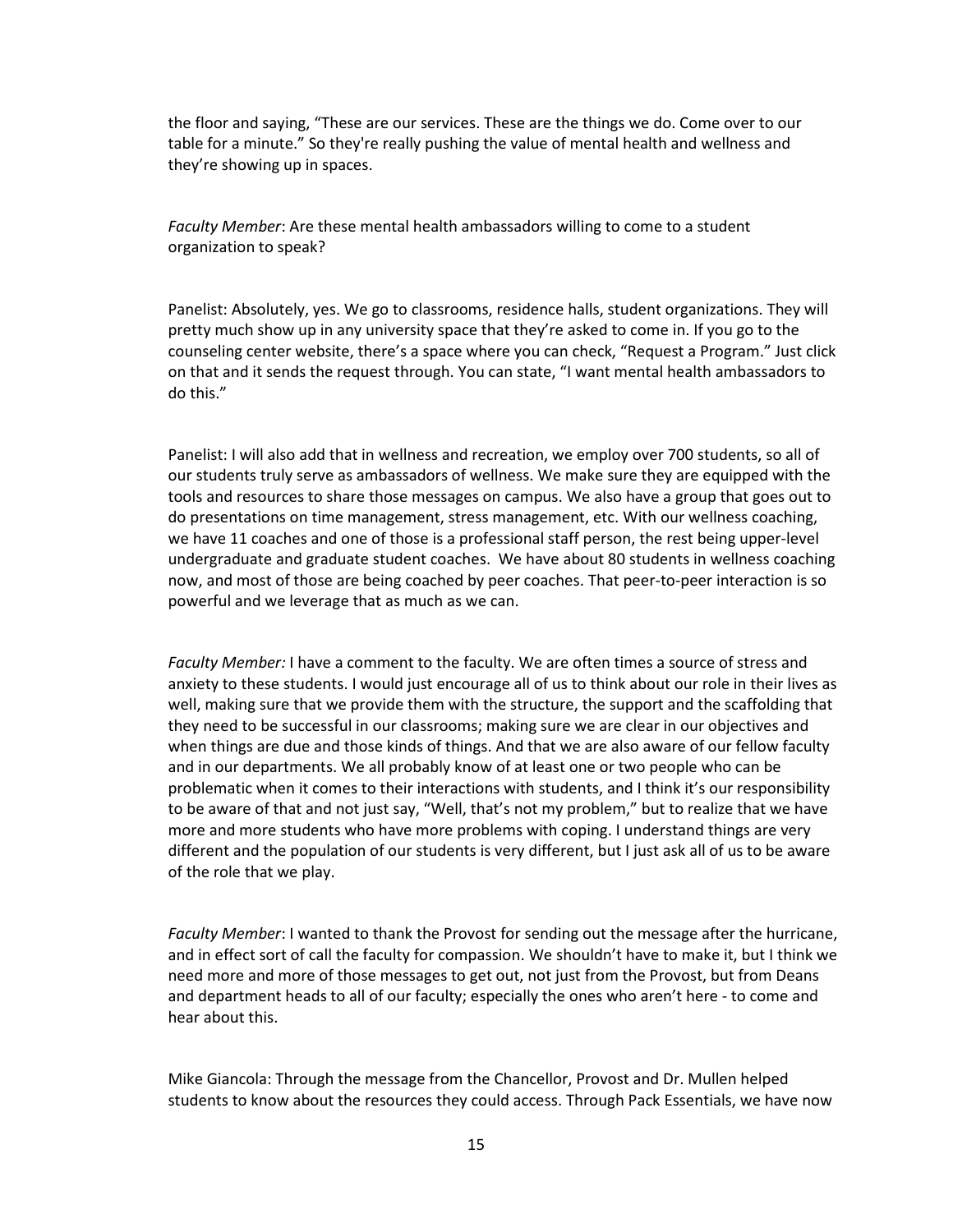helped close to 50 students who have expressed need. In many cases, they may have been fine but their families were impacted and their families were the ones who were sending them money to put on their meal cards and things like that. Those messages helped galvanize the community and also gave the students a place to go when the need is there.

*Faculty Member:* How can we find what I would call the balance point to be both supportive of students and to recognize when a student is in need, but also to encourage the resilience as well. We want to students to also understand that part of life is meeting challenges. What does the data tell us? Are students really more "fragile," so we have more fragile students, are we simply more aware of it? All of the above?

Panelist: Yes. Our students are coming in with more severe and persistent mental illness. They are able to do that because of medication and access have occurred much earlier to where now they have an opportunity to come to college, which was not the case many years ago. We are doing great things with reducing mental health stigma, so that is allowing folks to come in and get connected quicker. Frankly, parenting has swung so far in a different direction that students are coming with so many less tools than they used to in being able to manage these types of things themselves, and they do not have this "stress tolerance," of being able to sit with rejection or a bad grade or that sort of thing. I cannot tell you how many students we have seen that cannot get through the day without calling their mom ten times to run every decision by them. They are just not invoking independent thinking. That's a skill and is something we are then trying to work with them to cultivate.

Chancellor Woodson: I had an interesting call from a mother who had not received a text from her son in two hours and wanted us to send the police to check on him.

VC Mullen: That's not an isolated story.

*Faculty Member:* DID NOT USE MICROPHONE (question was regarding facilities)

Osburn: The facilities are wonderful, and we are full. We've turned every closet into an office, we are redesigning every which way we can, and we are maximizing resources. One of the great additions has been growing onto Centennial Campus. That was an access barrier for many students so they ended up not getting help. Being able to expand there has been very helpful.

VC Mullen: We have expanded our student health services as well on the Centennial Campus as well, which has been a real game-changer.

*Faculty Member*: I am amazed by the number regarding homelessness and hunger. Mike, some of the stories you've told about students being cut off from their families. I am wondering how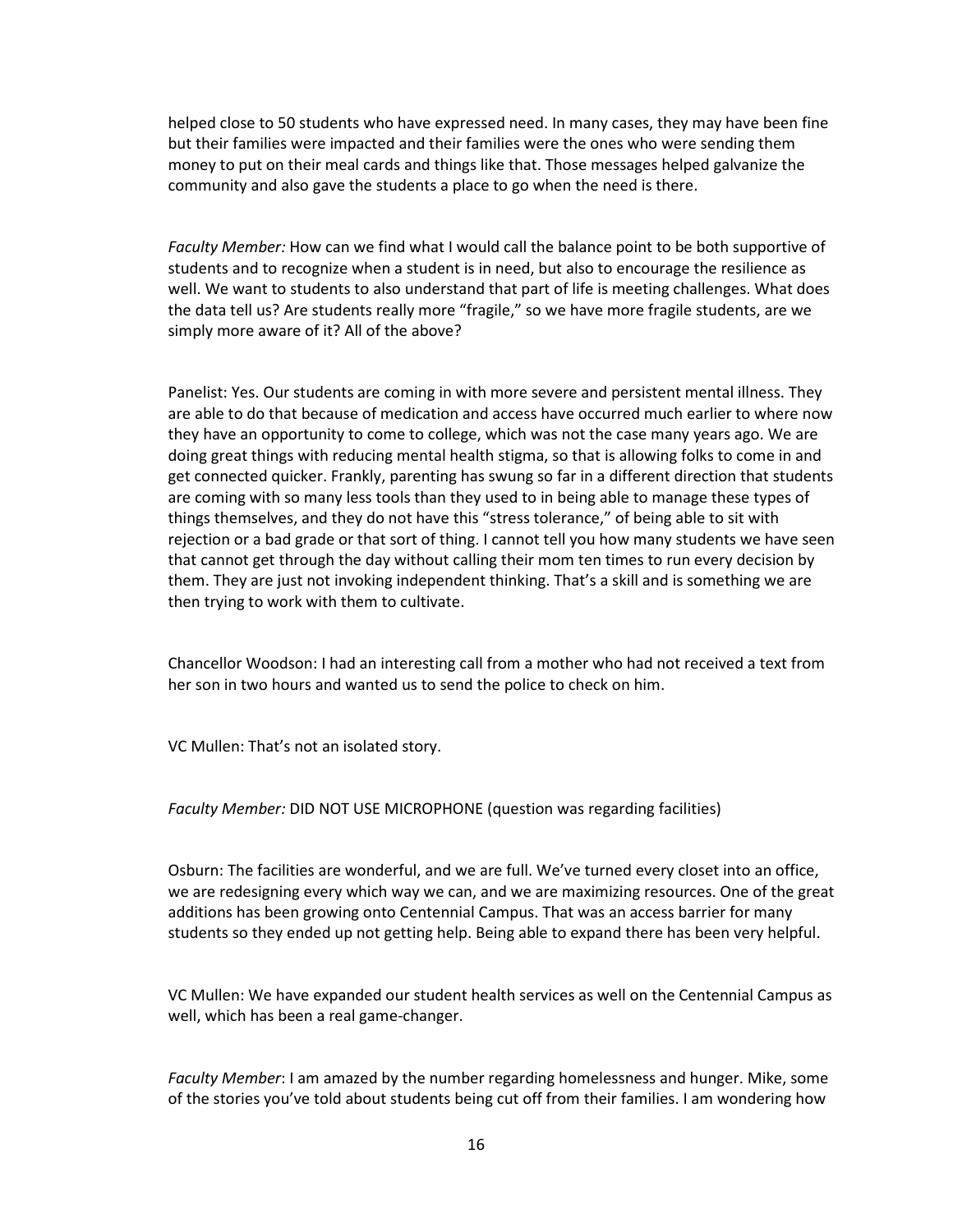many of our students are coming from poverty. That must be a part of it. I experienced the university as such a middle class world. I am interested in opening my eyes to that.

Mike Giancola: It's a great question. I think the changing demographics fits neatly into this conversation. The good news is the access of higher education is much different than it was 20 years ago. With that comes a different set of students, a different set of needs. We have an increasing number of students who have families, responsible for children, day care and trying to balance academic expenses. Increasingly, we have students coming from counties and they're getting their financial aid check and are using it to support their families as well. So when you look at the layers of this, it's not an easy thing. There are lots of layers and dynamics at play so we have to be careful not to make assumptions. With every case, there's another set of mitigating factors, so it's not as simple as saying our students are coming from middle class or above families. The changing demographics is adding to that. There are also cultural shifts, and some dynamic changes that are happening. Students have to have access to technology in the classroom. They can borrow these from the library, but might be able to only borrow that for four hours and they need it for a longer period of time. So there are a lot of different things that are shifting in the way in which students learn and interact.

*Faculty Member*: I would like to know about the use of service animals for students and where we stand with that.

Panelist: There is a big difference between a service animal, an emotional support animal, and a comfort animal. Service animal is an animal that is actually registered, licensed and trained for a very specific documented disability. This is the content area that is covered by federal and state regulations and they are welcomed everywhere on campus. Emotional support animals are a different category. There is policy around housing for that and access to emotional support animals for housing, but this is where that pendulum swung really far and nobody was sure what to do with it. As far as other allowable areas, there isn't policy, to my knowledge, that is outside of housing. I know there is very clear policy related to housing allowing that to happen.

VC Mullen: Policy extends beyond housing, but it is relatively new and really we were forced into developing our housing policies a year and a half ago. We had a student apply to bring an emotional support animal and we did not have our policy in place yet. We offered accommodations and tried to work something out, but that actually ended up in a HUD complaint that we had to respond to. We have a policy now that if you have an emotional support animal and it is verified - and there has to be verifiable evidence that there is a real need. The student is 100% responsible for what happens here; the animals cannot run in the halls, there has to stay in the room, they cannot do their thing in the room unless it's a cat with a box, and then you've got the issues of roommates and other issues that have to be dealt with. They are also not allowed to take those animals into academic buildings, the student union, or any other public indoor space on campus. That is different than a service animal.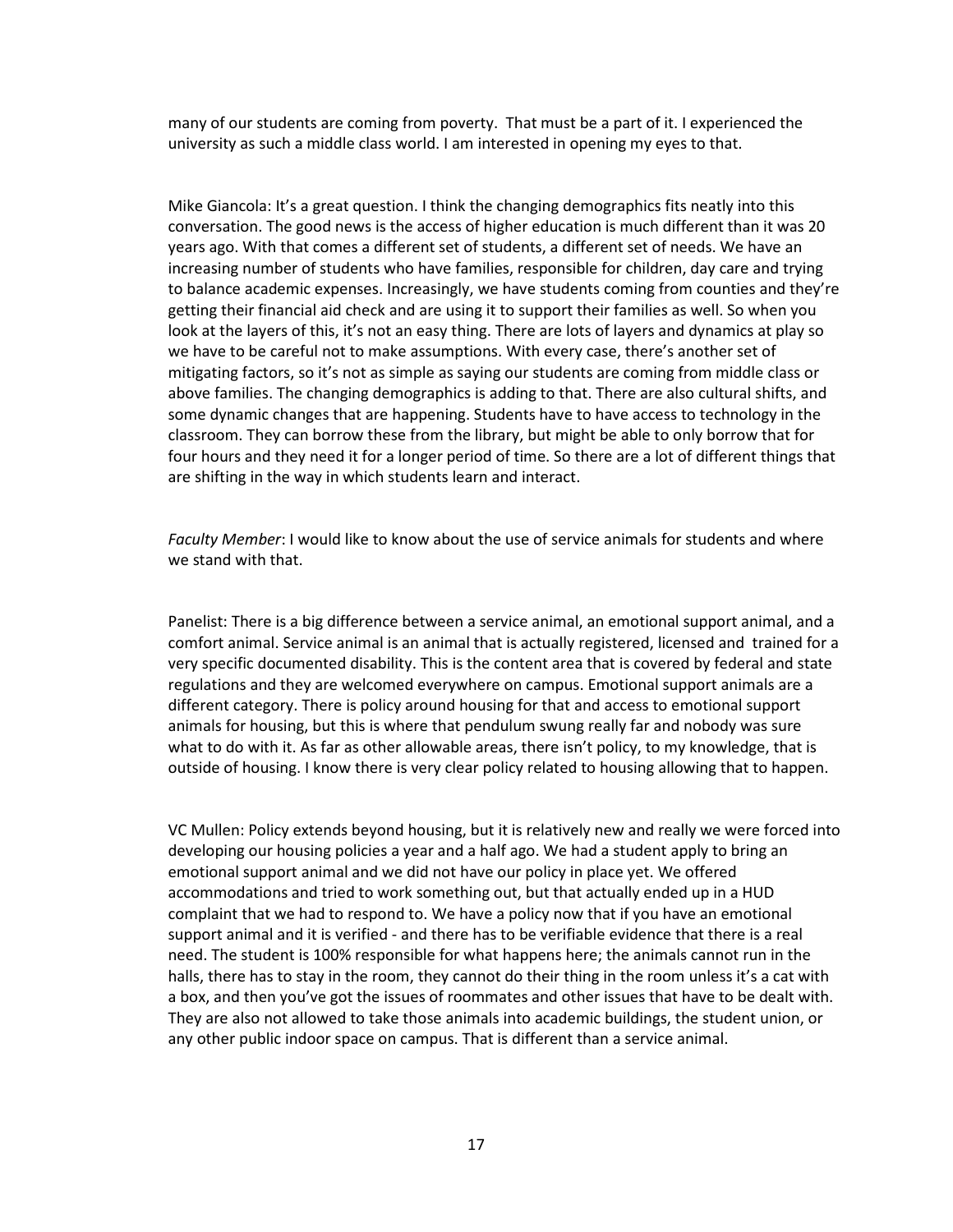Panelist: We do not evaluate or assess for students to have emotional support animals. It is not documentation we will provide in the counseling center.

*Faculty Member:* So how do you verify if someone says they have an emotional support animal that I need if you don't provide the documentation?

VC Mullen: In the housing context, there has to be a verifiable prescription from a licensed counselor on that, not just mom saying their daughter needs a cat. We have had an incident where we had a student with a verifiable emotional support animal in a residence hall and then the student disappeared but we were left with the cat. Then we get a phone call two days later, "can you take care of the cat?" No. Then we had to find a shelter for the cat.

Panelist: I can definitely say in the last couple of years that we have seen a huge increase in students who are requesting that service. So our referral resources case managers in the counseling center have a list of providers that will do that assessment and offer that documentation if a student needs that.

*Faculty Member:* It was mentioned that there were some outreach events to go into Wake County perhaps. It seems like everything that we do is reactionary. The students come here and these problems are not all manifesting as an initial episode here as a result of being on campus, so they are coming here with those needs. What could the university do that would then help the community that we are serving - state, local, etc. - but are there any opportunities for NC State to actually solve some of these potential issues before those students arrive on campus?

Panelist: I think our extension agents do that all of the state right now. I think we are doing a lot of that work, but just the recognition that these challenges are coming fast and furious at us. Maybe another bit on the community piece, on the Pack Essentials website there is a listing of campus resources and also community resources that we partner with and network with. So the relationships are there through a lot of the extension work that the university does. I hear your question though and your point is a good one. We are trying to balance that out.

Panelist: From a mental health perspective, what we've learned over the years is that it takes every fiber of a student's being to walk through the door of the counseling center. These is still so much stigma and so much fear of being judged and being unsure of what the process is. So for them to come to us is a feat. We have talked to students over and over who have walked up to the doors or to the building multiple times before making their way in. So the thought of going to a community provider is just completely daunting. What we try to do is get them in the door, get them stable, and then create a bridge to where they have enough econnection that we can then refer them to the community. We recognize that we cannot be all things to all students at all times; we are just not set up like that. We are a short-term model, but if we can help them make the connection on campus, hopefully we can plug in to community resources. The other issue with the community resources is that the wait is far longer than ours.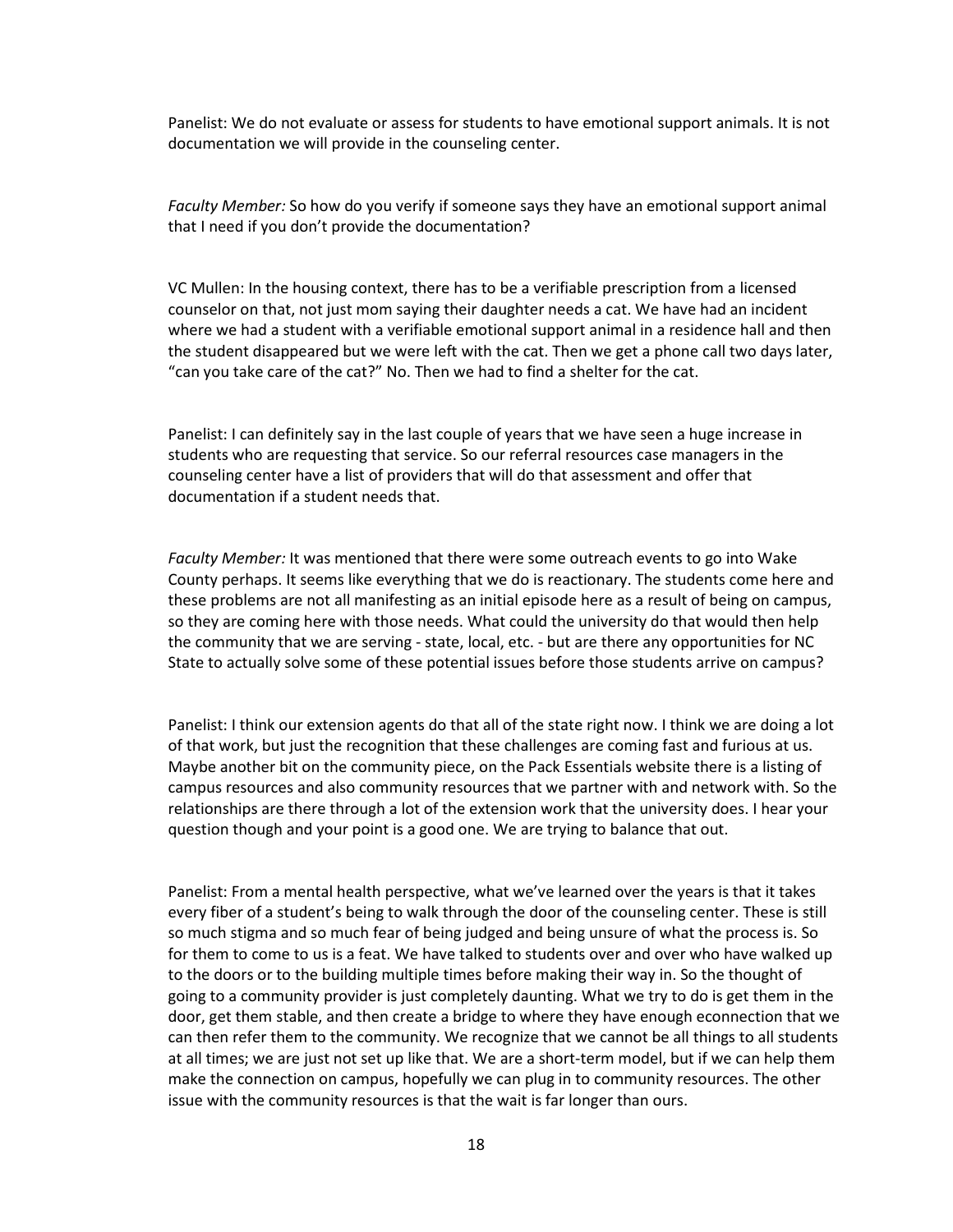*Faculty Member:* One of the ways that we are bringing some of the community services onto campus is that I have a SNAP outreach project called More in my Basket, and we partner with TRIO and Mary Haskett's team, where staff provide eligibility screening and application assistance for students who are food insecure. We help them get SNAP benefits for those who qualify. They cannot be living in the dorms and have a meal ticket, but we have assisted several students. So we are bringing in some aspects the community service onto campus.

*Faculty Member:* Jeff Braden, Dean of the College of Humanities and Social Sciences. To your point, I think one of the best stories we have to tell is how engaged our faculty are at this institution. I know my college best in helping to solve these problems within the community. I make a distinction, with all due respect to agriculture, between extension, which is a sort of expert/novice model, and engaged scholarship and research. Natalie Ames, Mary Haskett, Sarah Bolin in Sociology - all do work with communities that is collaborative in that it helps us drive our scholarship and research, while at the same time helping communities define and address problems. I am really proud of the work that we have done around hunger, around social justice, around many of these issues in the community. I wish Mary were here to respond, because there is no handoff. This is seamless and is truly collaborative.

*Faculty Member:* My name is Justine and I work in the division of Academic and Student Affairs. One of the things that is a resource is the Food Pantry that Dr. Haskett has talked about. The research that she had done in collaboration with many on campus about food and housing insecurity, but we also have a Food Pantry on campus that is located over at the corner of Dunn and Pullen in what used to be the old convenience store. They are a great partner if you want to get involved or if you know a student may need something, to be able to refer them to the Food Pantry. We staff that with primarily students and they are very much a part of helping to care for one another in that peer way that you heard Angel and others talk about. It is a resource that is available to students, faculty and staff on campus. We are proud of the work that we have done and the support that we have had from the institution.

*Faculty Member:* I heard about the intake survey that you do for the incoming freshmen, and then I learned about the health ambassadors. I was wondering in what other ways are you doing outreach so that students are aware of the services. Also, do you do any type of target outreach around periods of time that might be high stressors, like midterms or approaching the holidays and that type of thing?

Panelist: We have a lot of outreach happening throughout the year. Once students are admitted to the university, we work very closely with New Student Programs to start communicating information. We participate in all of the orientations that happen on campus, introducing the concept of wellness. Once they get here, we provide two different outreach events per month. We provide sessions throughout the year, but also during finals week and midterms, we do "finals survival week," or a "putting stress to rest" kind of session. We do anything from relaxation stations to aromatherapy and support dogs. It is really a collaborative effort. We work